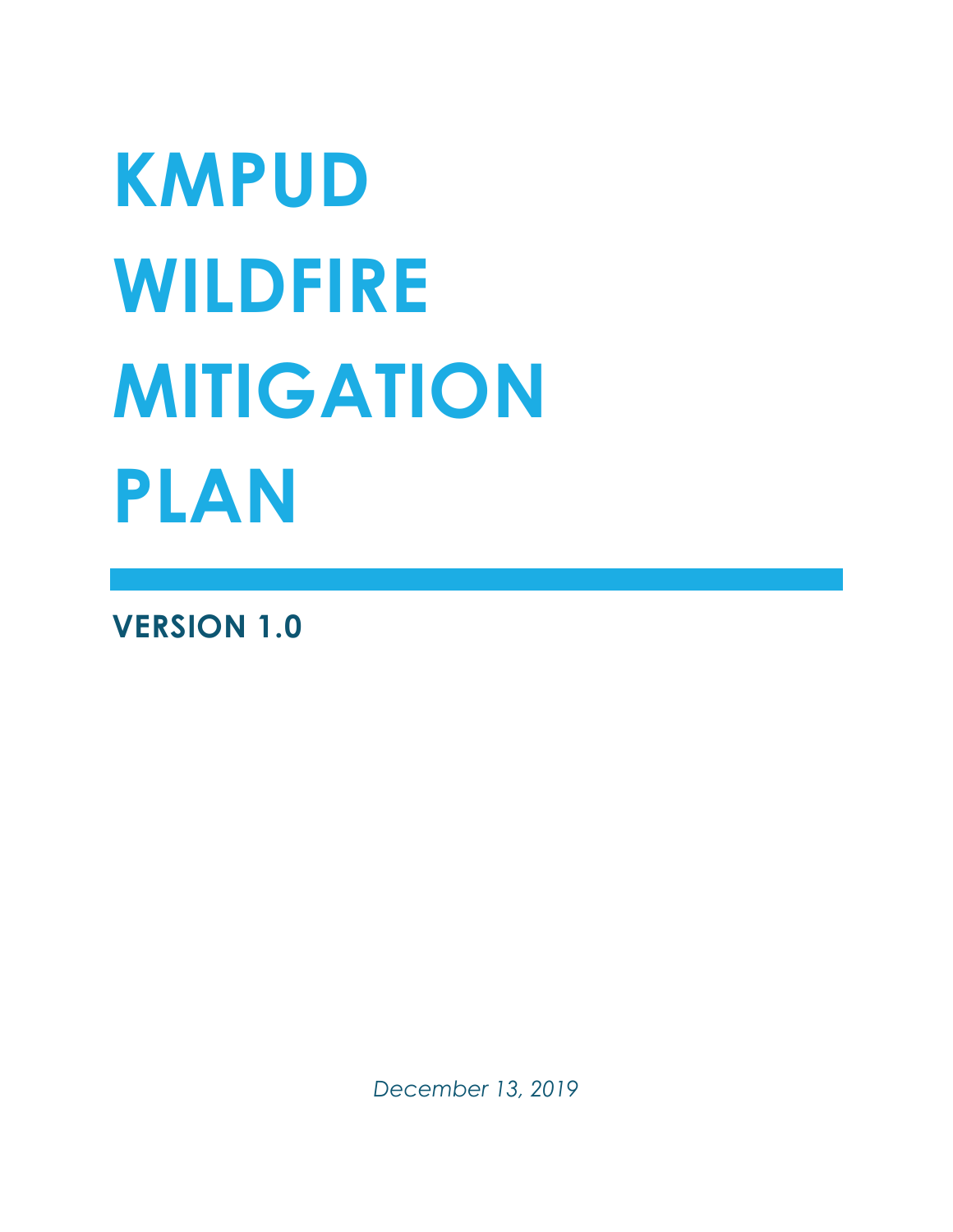# **TABLE OF CONTENTS**

| I.            |                                                                                       |
|---------------|---------------------------------------------------------------------------------------|
| Α.            |                                                                                       |
| В.            |                                                                                       |
| C.            |                                                                                       |
| Ⅱ.            |                                                                                       |
| Α.            |                                                                                       |
| Β.            |                                                                                       |
| $\mathsf{C}.$ |                                                                                       |
| III.          |                                                                                       |
| А.            |                                                                                       |
| Β.            |                                                                                       |
| C.            |                                                                                       |
| IV.           | Wildfire Risks and Drivers associated with design, construction, operation, and       |
| Α.            | Particular Risks and Risk Drivers Associated With Topographic and Climatological Risk |
| Β.            |                                                                                       |
| $\mathsf{C}.$ |                                                                                       |
| V.            |                                                                                       |
| D.            | 6                                                                                     |
| Ε.            |                                                                                       |
| G.            |                                                                                       |
| Η.            |                                                                                       |
| 1.            |                                                                                       |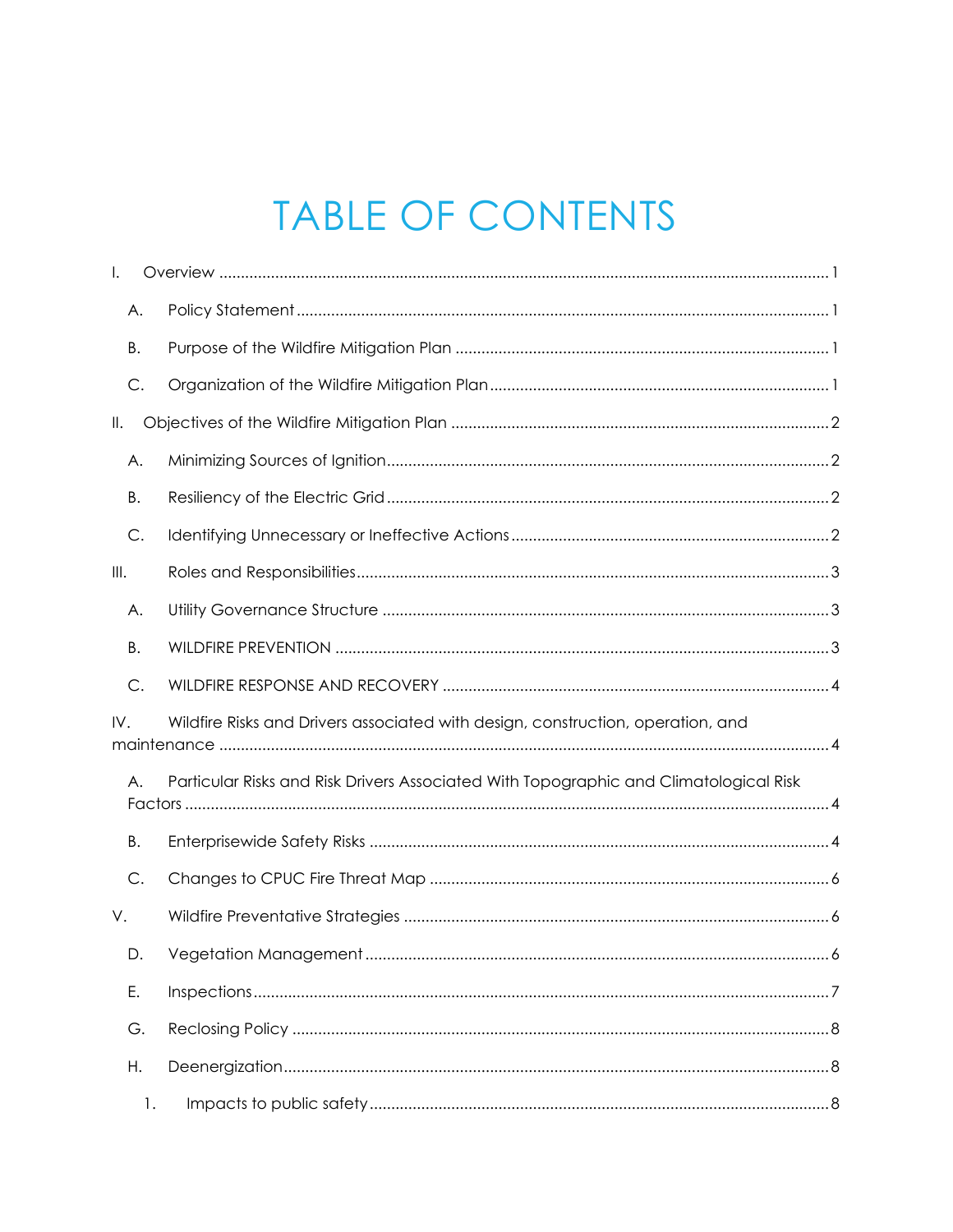| 2.    |  |
|-------|--|
| VII.  |  |
| VIII. |  |
| Α.    |  |
|       |  |
|       |  |
| В.    |  |
| C.    |  |
| D.    |  |
| Ε.    |  |
| IX.   |  |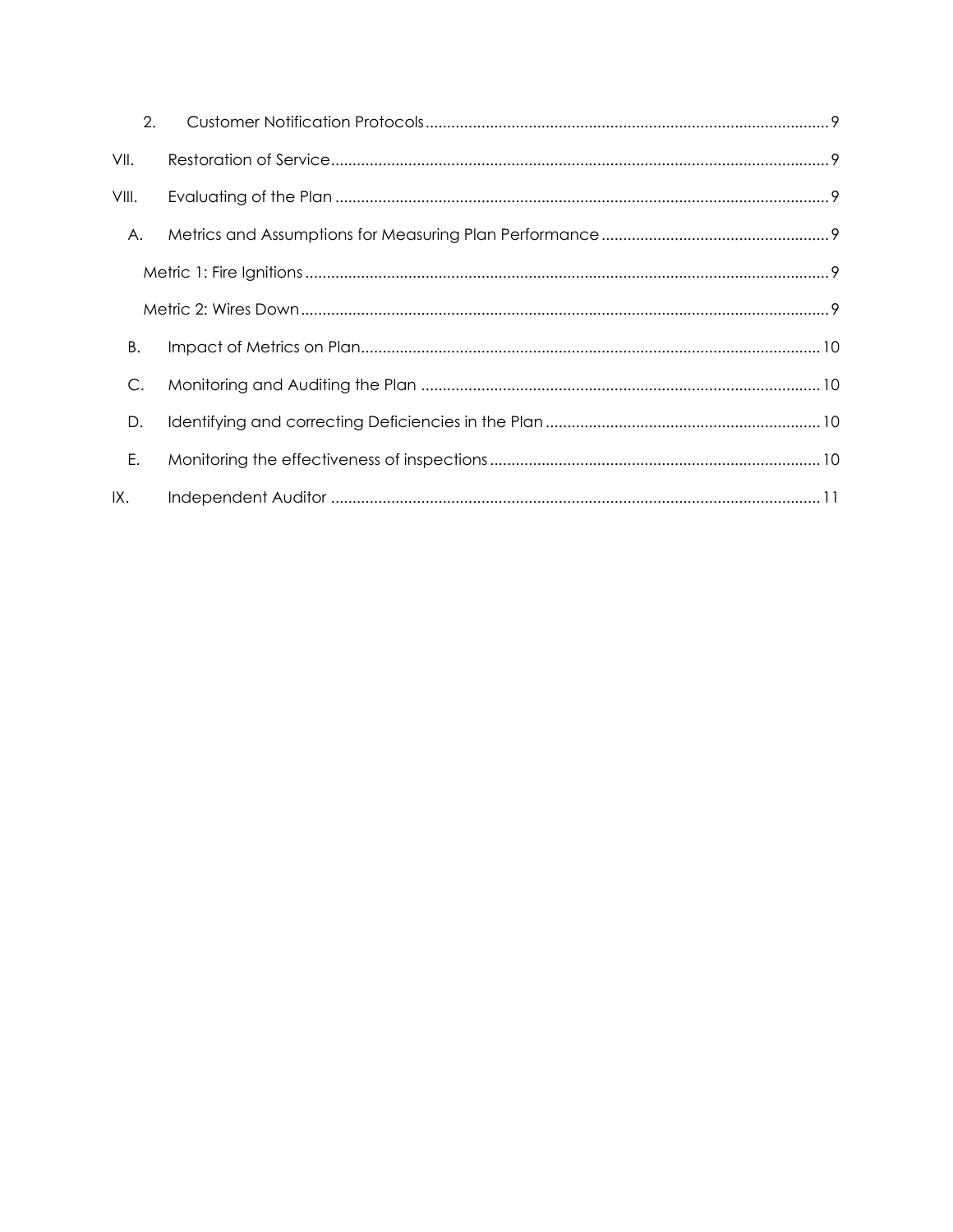# <span id="page-3-1"></span><span id="page-3-0"></span>**I. OVERVIEW**

#### A. POLICY STATEMENT

The overarching goal of Kirkwood Meadows Public Utility District ('KMPUD') is to provide safe, reliable, and economic electric service to its local community. In order to meet this goal, KMPUD constructs, maintains, and operates its electrical lines and equipment in a manner that minimizes the risk of catastrophic wildfire posed by its electrical lines and equipment.

#### B. PURPOSE OF THE WILDFIRE MITIGATION PLAN

<span id="page-3-2"></span>This Wildfire Mitigation Plan describes the activities that KMPUD takes to mitigate the threat of power-line ignited wildfires, including its various programs, policies, and procedures. This plan is subject to direct supervision by the KMPUD Board of Directors and is implemented by the General Manager . This plan complies with the requirements of Public Utilities Code section 8387 for publicly owned electric utilities to prepare a wildfire mitigation plan by January 1, 2020, and annually thereafter.

KMPUD coordinates with local fire and safety officials in Alpine, Amador and El Dorado Counties. KMPUD staff reviewed the CPUC's Fire Threat Map to determine the wildfire risk associated with KMPUD's overhead electric lines and equipment. This information was used to develop additional wildfire mitigation measures which will be presented to the KMPUD Board of Directors annually.

# C. ORGANIZATION OF THE WILDFIRE MITIGATION PLAN

<span id="page-3-3"></span>This Wildfire Mitigation Plan included the following elements:

- Objectives of the plan;
- Roles and responsibilities for carrying out the plan;
- Identification of key wildfire risks and risk drivers;
- Description of wildfire prevention, mitigation, and response strategies and programs;
- Community outreach and education;
- Metrics for evaluating the performance of the plan and identifying areas for improvement;
- Review and validation of the plan; and
- Timelines.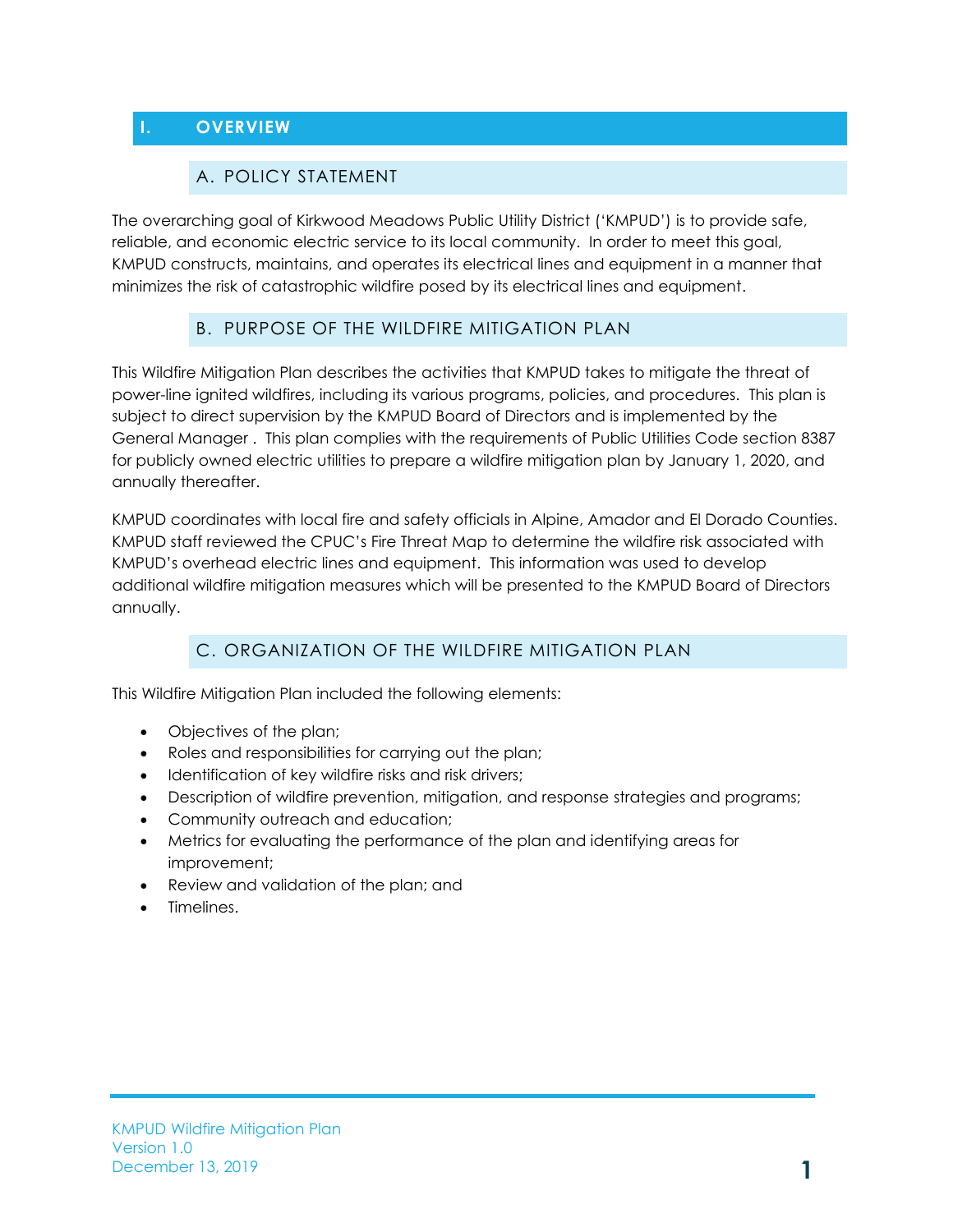# <span id="page-4-1"></span><span id="page-4-0"></span>**II. OBJECTIVES OF THE WILDFIRE MITIGATION PLAN**

#### A. MINIMIZING SOURCES OF IGNITION

The primary goal of this Wildfire Mitigation Plan is to minimize the probability that KMPUD's transmission and distribution system may be the origin or contributing source for the ignition of a fire. KMPUD has evaluated the prudent and cost-effective improvements to its physical assets, operations, and training that can help to meet this objective. KMPUD has implemented those changes consistent with this evaluation.

#### B. RESILIENCY OF THE ELECTRIC GRID

<span id="page-4-2"></span>The secondary goal of this Wildfire Mitigation Plan is to improve the resiliency of the electric grid. As part of the development of this plan, KMPUD assesses new industry practices and technologies that will reduce the likelihood of an interruption (frequency) in service and improve the restoration (duration) of service.

#### C. IDENTIFYING UNNECESSARY OR INEFFECTIVE ACTIONS

<span id="page-4-3"></span>The final goal for this Wildfire Mitigation Plan is to measure the effectiveness of specific wildfire mitigation strategies. Where a particular action, program component, or protocol is determined to be unnecessary or ineffective, KMPUD will assess whether a modification or replacement is merited. This plan will also help determine if more cost-effective measures would produce the same or improved results.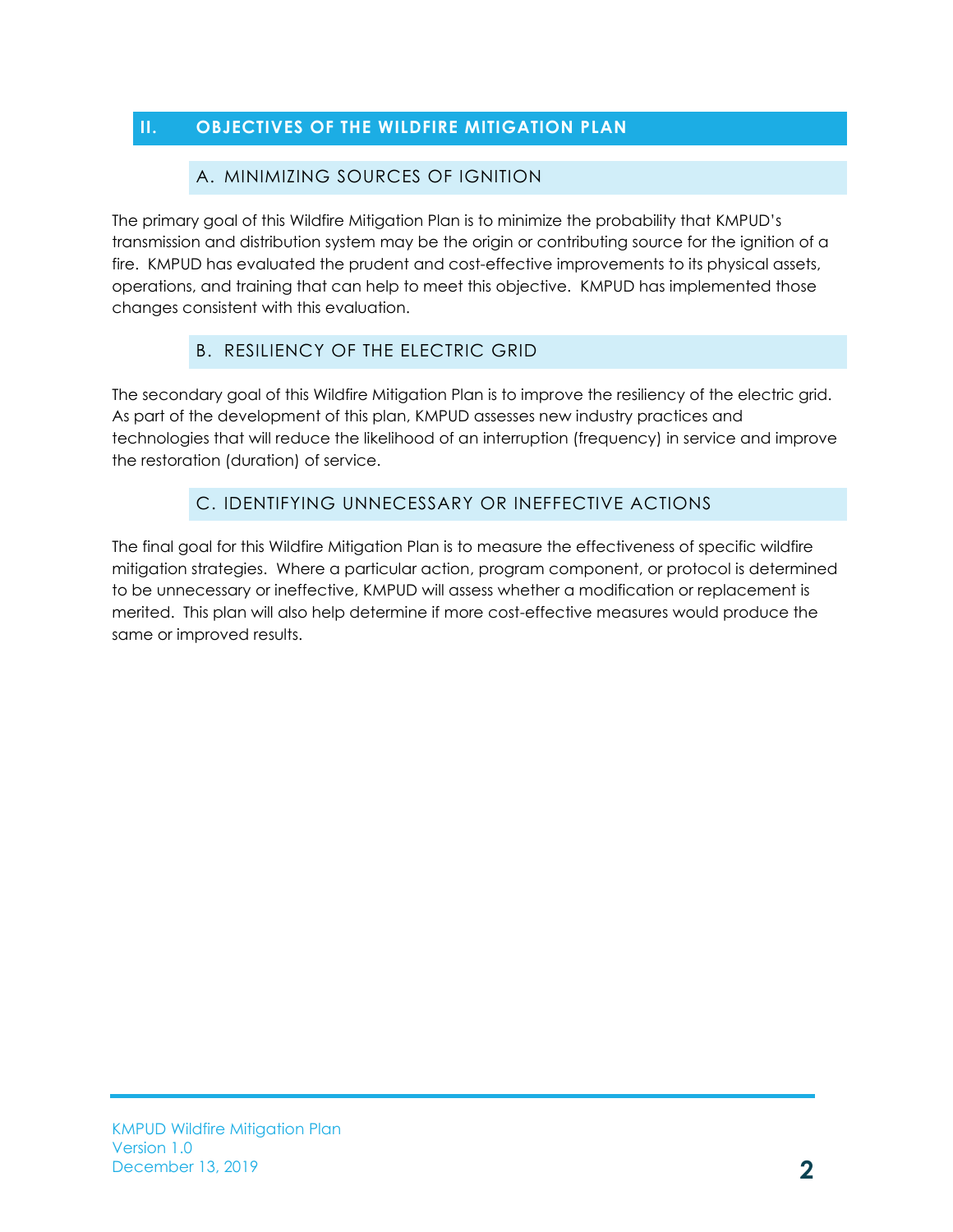# <span id="page-5-1"></span><span id="page-5-0"></span>**III. ROLES AND RESPONSIBILITIES**

#### A. UTILITY GOVERNANCE STRUCTURE

KMPUD is a Special District goverened by a five member, publicly elected Board of Directors. The organizational structure of the KMPUD is shown below.



#### B. WILDFIRE PREVENTION

<span id="page-5-2"></span>KMPUD utility staff have the following obligations regarding fire prevention:

- Operate system in a manner that will minimize potential wildfire risks.
- Take reasonable and practicable actions to minimize the risk of a catastrophic wildfire that could be caused by KMPUD electric facilities.
- Coordinate with federal, state, and local fire management personnel as necessary or appropriate to implement KMPUD's Wildfire Mitigation Plan.
- Immediately report fires, pursuant to existing KMPUD practices and the requirements of this Wildfire Mitigation Plan.
- Take corrective action when the staff witnesses or is notified that fire protection measures have not been properly installed or maintained.
- Comply with relevant federal, state, and industry standards.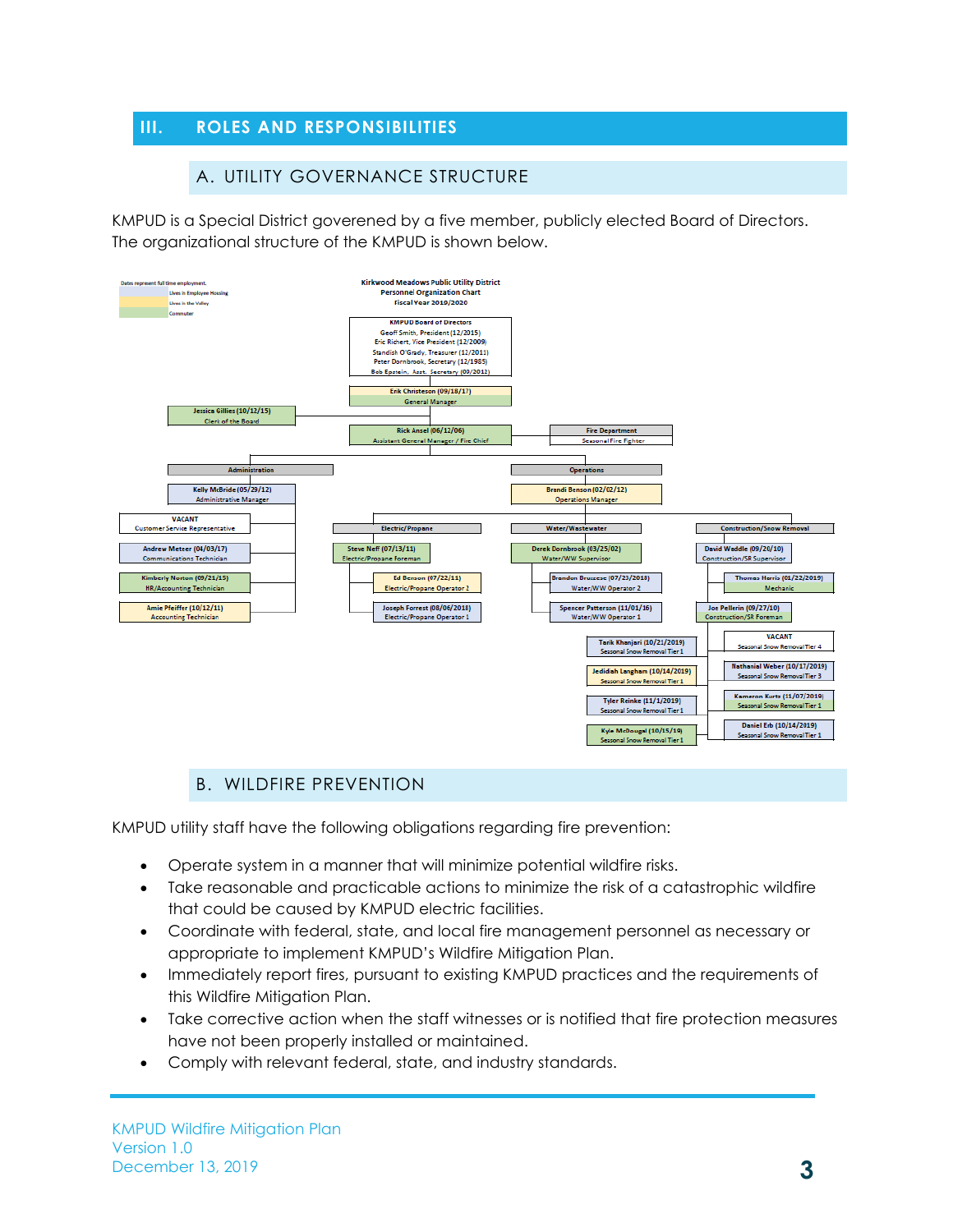- Monitor wildfire data necessary for the implementation of this Wildfire Mitigation Plan.
- Provide regular training programs for all employees having obligations for implementation of this Wildfire Mitigation Plan.

# C. WILDFIRE RESPONSE AND RECOVERY

<span id="page-6-0"></span>KMPUD utility staff have the following obligations regarding fire prevention, response and investigation:

- Take all reasonable and practicable actions to prevent fires resulting from KMPUD electric facilities.
- Follow KMPUD protocols during Red Flag Warnings.

# <span id="page-6-2"></span><span id="page-6-1"></span>**IV. WILDFIRE RISKS AND DRIVERS ASSOCIATED WITH DESIGN, CONSTRUCTION, OPERATION, AND MAINTENANCE**

# A. PARTICULAR RISKS AND RISK DRIVERS ASSOCIATED WITH TOPOGRAPHIC AND CLIMATOLOGICAL RISK FACTORS

Within KMPUD's service territory and the surrounding areas, the primary risk drivers for wildfire are the following:

- Extended drought;
- Vegetation type;
- Vegetation Density;
- Weather;
- High winds;
- Terrain;
- Changing Weather Patterns (Climate Change)
- Fire History

# B. ENTERPRISEWIDE SAFETY RISKS

<span id="page-6-3"></span>Over 95% of KMPUD electric lines are located underground. The only KMPUD overhead electric lines, approximately 1.7 miles of 34.5KV transmission facilities, are located near Bear River Reservoir. A statewide fire threat map was adopted by CPUC to delineate the boundaries to identify, evaluate, and potentially adopt stricter fire-safety regulations that apply to overhead power lines, electric equipment, and communications lines located within those boundaries. An overlay of KMPUD's overhead transmission line was created to identify wildfire safety risks. The transmission line near Bear River Reservoir is in a Tier 2 (elevated risk) area. All other KMPUD facilities are underground. The description of tiered fire threat zones are shown in Table 1, and the overlay over the CPUC fire threat map is shown in Figure1 below.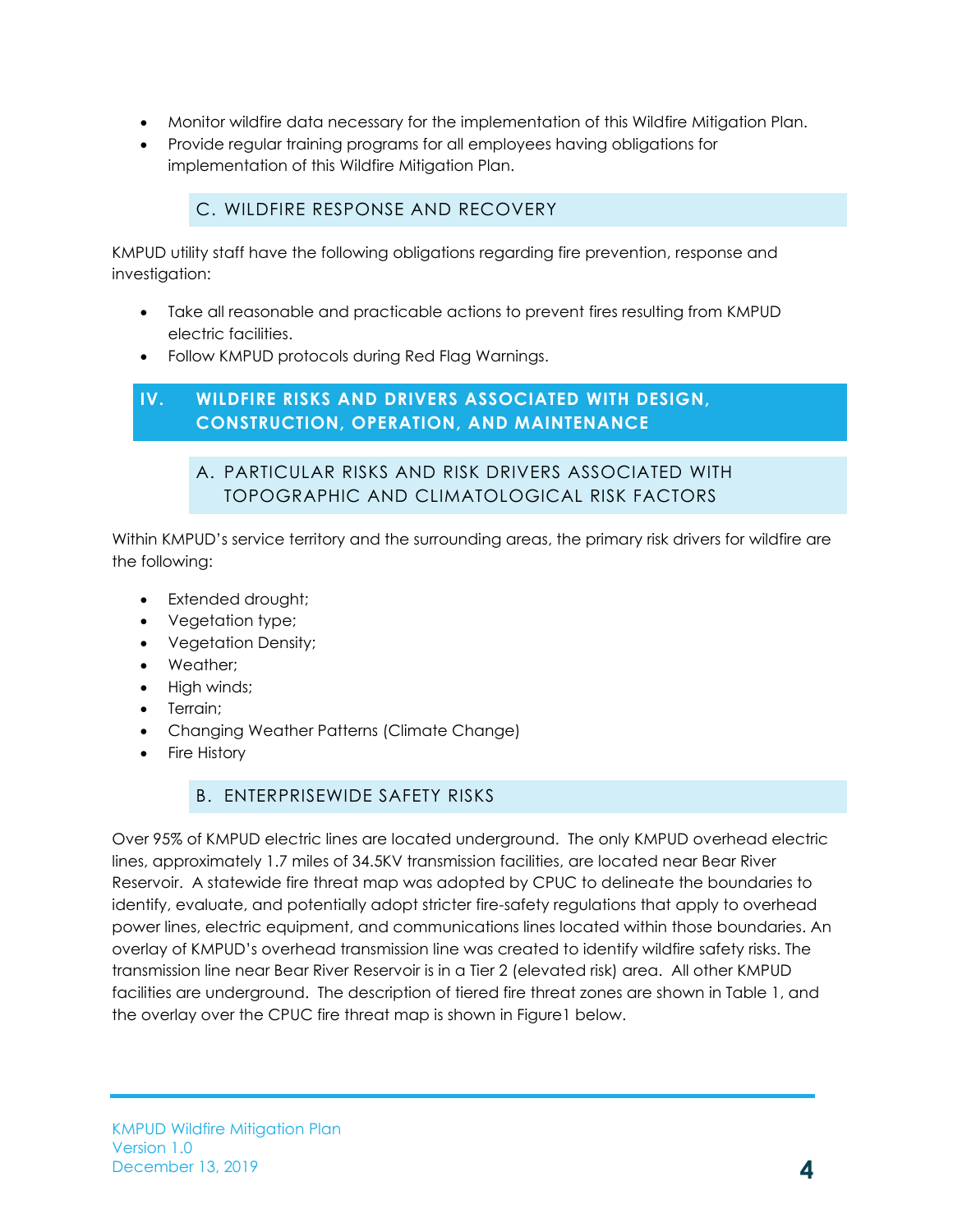| <b>Zone Category Description</b> |                                                                                                                                                                                              |  |  |  |  |  |
|----------------------------------|----------------------------------------------------------------------------------------------------------------------------------------------------------------------------------------------|--|--|--|--|--|
| Tier 3 Extreme                   | Wildland areas where exposure to overhead power lines, the availability of water<br>resources, and emergency responder circulation routes affect<br>response times to combat wildland fires. |  |  |  |  |  |
| Tier 2 Elevated                  | Elevated risk due to vegetation, high voltage regional transmission lines<br>crossing the area, and adjacency to Tier 3 fire threat zones.                                                   |  |  |  |  |  |
| Tier 1 Low                       | Well developed areas, typically with underground high voltage circuitry.                                                                                                                     |  |  |  |  |  |



**Table 1 -** Description of tiered fire threat zones

**Figure 1 –** Overlay KMPUD Overhead Transmission Line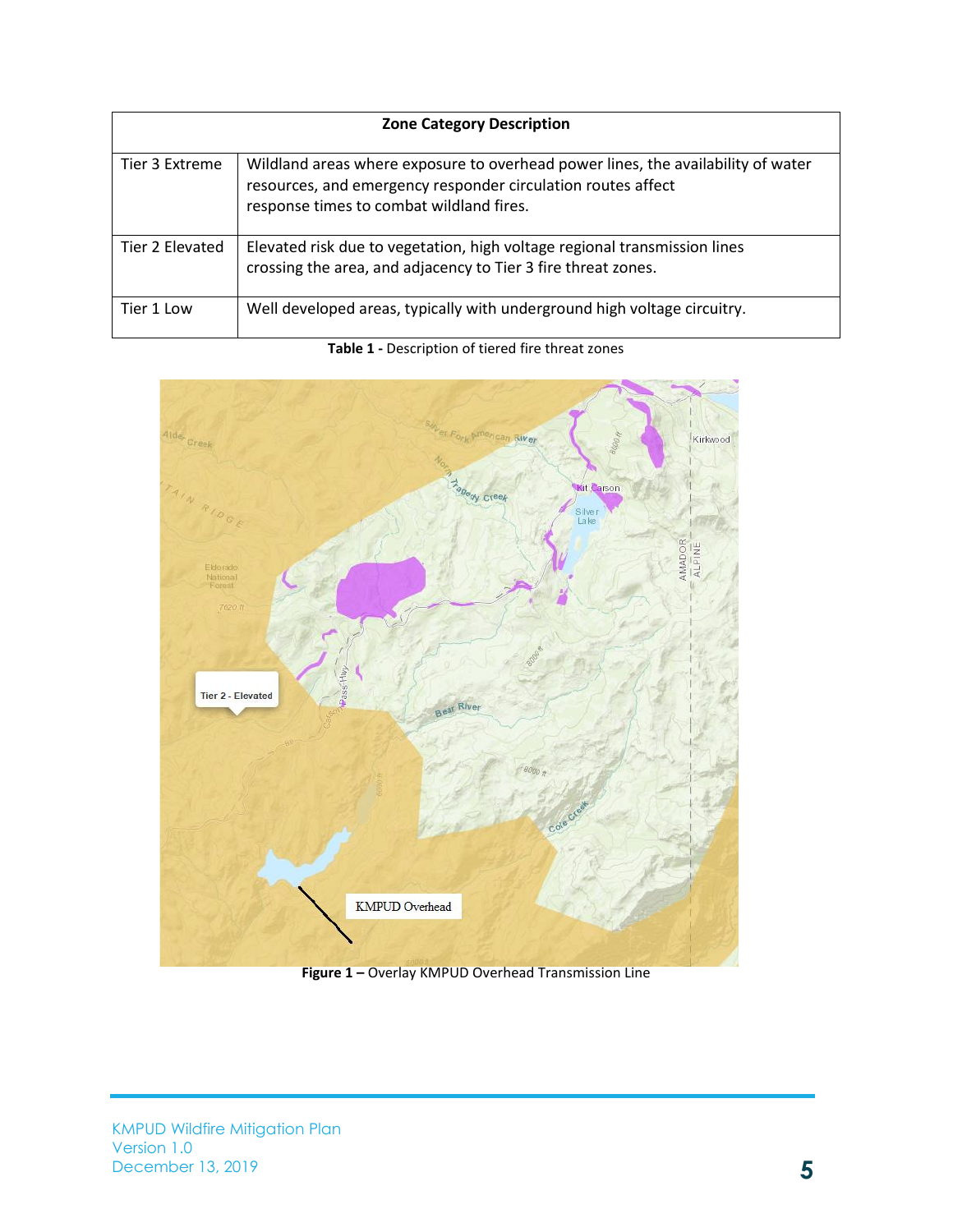# C. CHANGES TO CPUC FIRE THREAT MAP

<span id="page-8-0"></span>Currently KMPUD does not propose any changes to the borders of the High Fire Threat District boundaries as indicated in CPUC's fire threat map (adopted by the CPUC January 19, 2018).

# <span id="page-8-2"></span><span id="page-8-1"></span>**V. WILDFIRE PREVENTATIVE STRATEGIES**

#### A. VEGETATION MANAGEMENT

KMPUD meets or exceeds the minimum industry standard vegetation management practices. For transmission-level facilities, KMPUD complies with NERC FAC-003-4, where applicable. For both transmission and distribution level facilities, KMPUD meets: (1) Public Resources Code section 4292; (2) Public Resources Code section 4293; (3) GO 95 Rule 35; and (4) the GO 95 Appendix E Guidelines to Rule 35. These standards require significantly increased clearances in the High Fire Threat District. The recommended time-of-trim guidelines do not establish a mandatory standard, but instead provide useful guidance to utilities. KMPUD will use specific knowledge of growing conditions and tree species to determine the appropriate time of trim clearance in each circumstance.

| GO 95, Rule 35, Table 1 |                                                                                               |                                                                    |                                                                     |                                                                |                                                                    |  |  |  |
|-------------------------|-----------------------------------------------------------------------------------------------|--------------------------------------------------------------------|---------------------------------------------------------------------|----------------------------------------------------------------|--------------------------------------------------------------------|--|--|--|
| Case                    | <b>Type of Clearance</b>                                                                      | <b>Trolley</b><br>Contact,<br>Feeder and<br>Span Wires,<br>$0-5kv$ | Supply<br>Conductors<br>and Supply<br>Cables, 750 -<br>22,500 Volts | Supply<br>Conductors<br>and Supply<br>Cables, 22.5 -<br>300 kV | Supply<br>Conductors<br>and Supply<br>Cables, 300 -<br>550 kV (mm) |  |  |  |
| 13                      | Radial clearance of<br>bare line conductors<br>from tree branches<br>or foliage               | 18 inches                                                          | 18 inches                                                           | $\frac{1}{4}$ Pin<br>Spacing                                   | $\frac{1}{2}$ Pin<br>Spacing                                       |  |  |  |
| 14                      | Radial clearance of<br>bare line conductors<br>from vegetation in<br>the Fire-Threat District | 18 inches                                                          | 48 inches                                                           | 48 inches                                                      | 120 inches                                                         |  |  |  |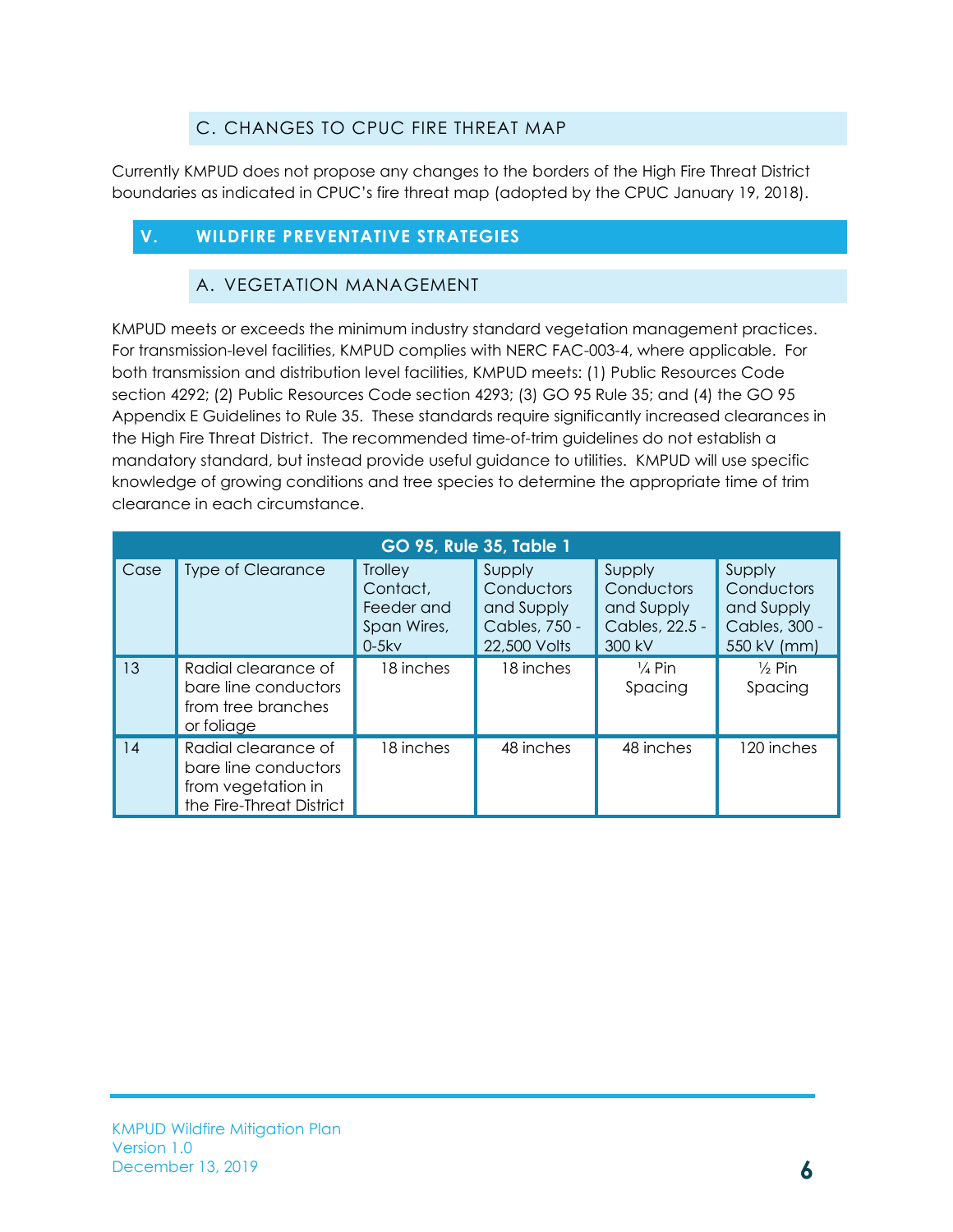#### **Appendix E Guidelines to Rule 35**

The radial clearances shown below are recommended minimum clearances that should be established, at time of trimming, between the vegetation and the energized conductors and associated live parts where practicable. Reasonable vegetation management practices may make it advantageous for the purposes of public safety or service reliability to obtain greater clearances than those listed below to ensure compliance until the next scheduled maintenance. Each utility may determine and apply additional appropriate clearances beyond clearances listed below, which take into consideration various factors, including: line operating voltage, length of span, line sag, planned maintenance cycles, location of vegetation within the span, species type, experience with particular species, vegetation growth rate and characteristics, vegetation management standards and best practices, local climate, elevation, fire risk, and vegetation trimming requirements that are applicable to State Responsibility Area lands pursuant to Public Resource Code Sections 4102 and 4293.

| <b>Voltage of Lines</b>                                                                                             | Case 13 | Case 14 |
|---------------------------------------------------------------------------------------------------------------------|---------|---------|
| Radial clearances for any conductor of a line<br>operating at 2,400 or more volts, but less than<br>72,000 volts    | 4 feet  | 12 feet |
| Radial clearances for any conductor of a line<br>operating at 72,000 or more volts, but less than<br>110,000 volts  | 6 feet  | 20 feet |
| Radial clearances for any conductor of a line<br>operating at 110,000 or more volts, but less than<br>300,000 volts | 10 feet | 30 feet |
| Radial clearances for any conductor of a line<br>operating at 300,000 or more volts                                 | 15 feet | 30 feet |

Within the High Fire Threat District, KMPUD performs an evaluation of every tree that has the potential to strike overhead facilities on an annual basis. KMPUD performs more frequent and detailed inspections of any such trees, and in cases where "hazard trees" (Dead, Dying, Diseased or leaning) could strike the facilities, KMPUD will work with the land owner to remove the tree or portion of the tree that poses a risk.

#### B. INSPECTIONS

<span id="page-9-0"></span>KMPUD meets or exceeds the minimum inspection requirements provided in CPUC GO 165 and CPUC GO 95, Rule 18. Pursuant to these rules, KMPUD inspects electric facilities in the High Fire Threat District more frequently than the other areas of its service territory. Additionally, KMPUD staff uses their knowledge of the specific environmental and geographical conditions to determine when areas outside of the High Fire Threat District require more frequent inspections.

If KMPUD staff discovers a facility in need of repair that is owned by an entity other than KMPUD, KMPUD will issue a notice to repair to the facility owner and work to ensure that necessary repairs are completed promptly.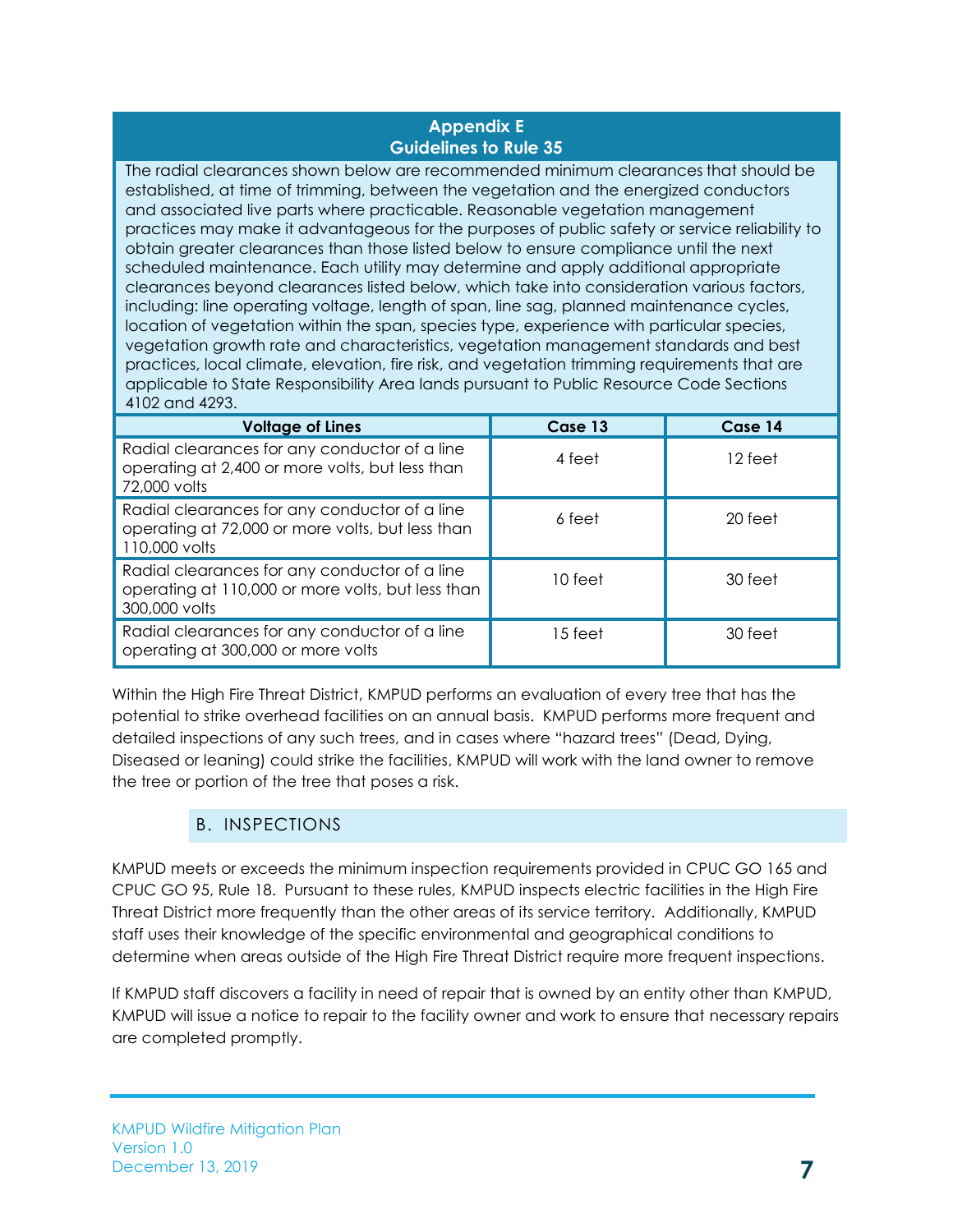KMPUD works to ensure that all inspections to be performed within the High Fire Threat District are completed before the beginning of the historic fire season, [typically September 1]. KMPUD monitors drought conditions and other relevant factors throughout the year to determine if inspections should be completed on a shorter timeframe.

# C. RECLOSING POLICY

<span id="page-10-0"></span>KMPUD policy does not allow automatic reclosure of breakers on overhead lines during normal operation. KMPUD staff manually recloses breakers after a visual inspection of the line following the end of fire-threat conditions.

# D. DEENERGIZATION

<span id="page-10-1"></span>KMPUD has the authority to preemptively shut off power due to fire-threat conditions; however, this option will only be used in extraordinary circumstances. KMPUD will make a case-by-case decision to shut off power based on the following considerations:

- Red Flag Warnings issued by the National Weather Service for fire weather zones that contain KMPUD overhead circuits;
- KMPUD staff assessments of local conditions, including wind speed (sustained and gust), humidity and temperature, fuel moisture, fuel loading and data from weather stations;
- Real-time information from staff located in areas identified as at risk of being subject to extreme weather conditions;
- Input from local and state fire authorities regarding the potential consequences of wildfires in select locations;
- Awareness of mandatory or voluntary evacuation orders in place;
- Expected impact of de-energizing circuits on essential services;
- Other operational considerations to minimize potential wildfire ignitions, including the blocking of reclosers on the identified circuit(s);
- On-going fire activity throughout KMPUD territory and California;
- Ability to notify customers;
- Notifications to local governments and public officials; and
- <span id="page-10-2"></span>• Potential impacts to communities and customers

# 1. IMPACTS TO PUBLIC SAFETY

Pursuant to Public Utilities Code section 8387(b)(2), KMPUD has determined that it is not necessary to describe impacts to public safety in this Wildfire Mitigation Plan because of the unique characteristics of the service territory and operations of KMPUD, including KMPUD's ability to restore power to all customers using the KMPUD emergency generation facility and underground distribution system.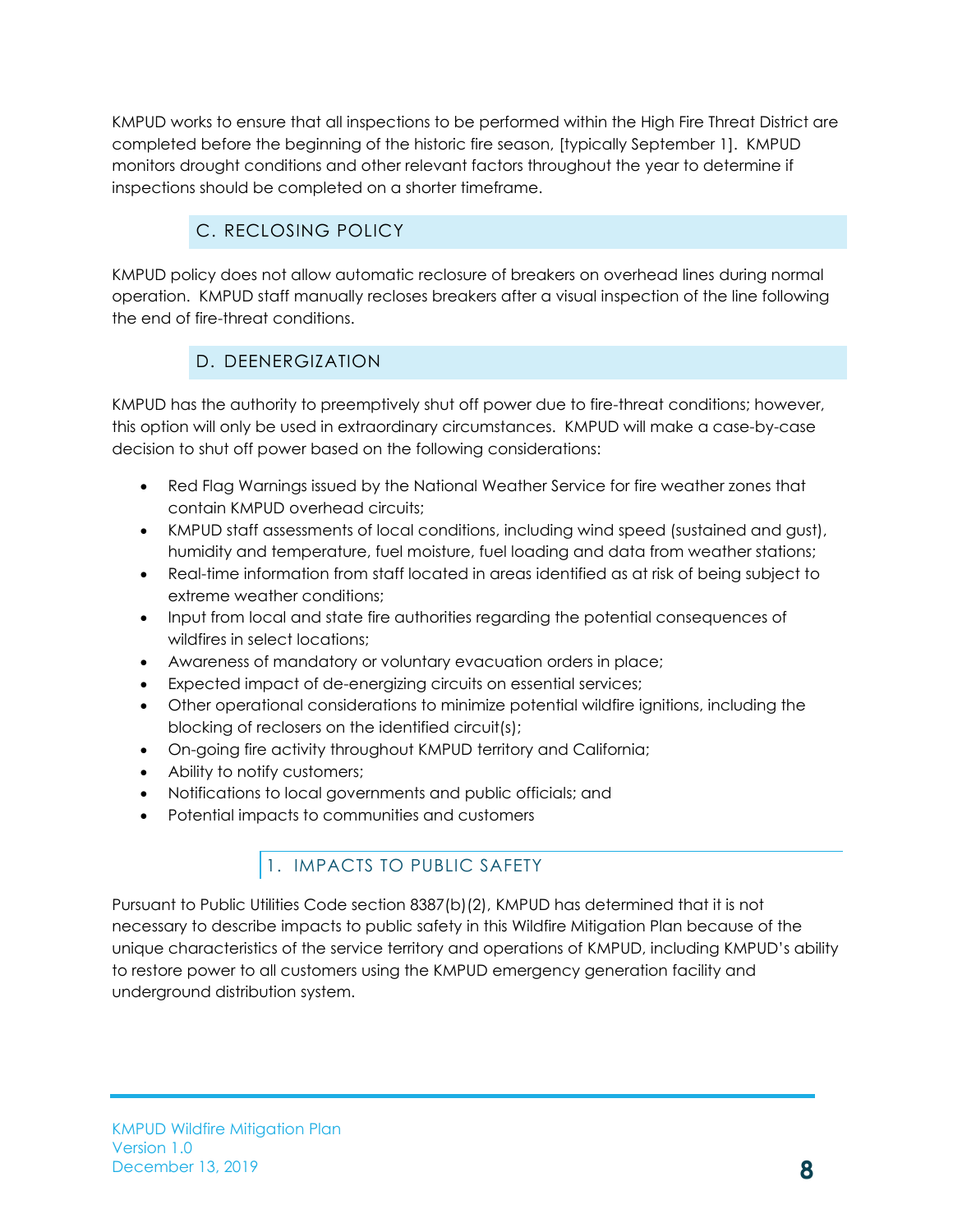# 2. CUSTOMER NOTIFICATION PROTOCOLS

<span id="page-11-0"></span>KMPUD uses an emergency notification system to notify customers of outages or other impacts to fire-threat conditions. Other notification protocols include the use of the KMPUD website (www.kmpud.com) and social media accounts.

#### <span id="page-11-1"></span>**VI. RESTORATION OF SERVICE**

Following the shut off of the overhead transmission line due to elevated fire danger, KMPUD staff manually recloses breakers after a visual inspection of the line following the end of elevated fire danger conditions.

#### <span id="page-11-3"></span><span id="page-11-2"></span>**VII. EVALUATING OF THE PLAN**

#### A. METRICS AND ASSUMPTIONS FOR MEASURING PLAN PERFORMANCE

KMPUD will track two metrics to measure the performance of this Wildfire Mitigation Plan: (1) number of fire ignitions; and (2) wires down within the service territory.

# METRIC 1: FIRE IGNITIONS

<span id="page-11-4"></span>For purposes of this metric, a fire ignition is defined as follows:

- KMPUD facility was associated with the fire;
- The fire was self-propagating and of a material other than electrical and/or communication facilities;
- The resulting fire traveled greater than one linear meter from the ignition point; and
- KMPUD has knowledge that the fire occurred.

In future Wildfire Mitigation Plans, KMPUD will provide the number of fires that occurred that were less than 10 acres in size. Any fires greater than 10 acres will be individually described.

# METRIC 2: WIRES DOWN

<span id="page-11-5"></span>The second metric is the number of distribution and transmission wires downed within KMPUD's service territory. For purposes of this metric, a wires down event includes any instance where an electric transmission or primary distribution conductor falls to the ground or on to a foreign object. KMPUD will divide the wires down metric between wires down inside and outside of the High Fire Threat District.

KMPUD will not normalize this metric by excluding unusual events, such as severe storms. Instead, KMPUD will supplement this metric with a qualitative description of any such unusual events.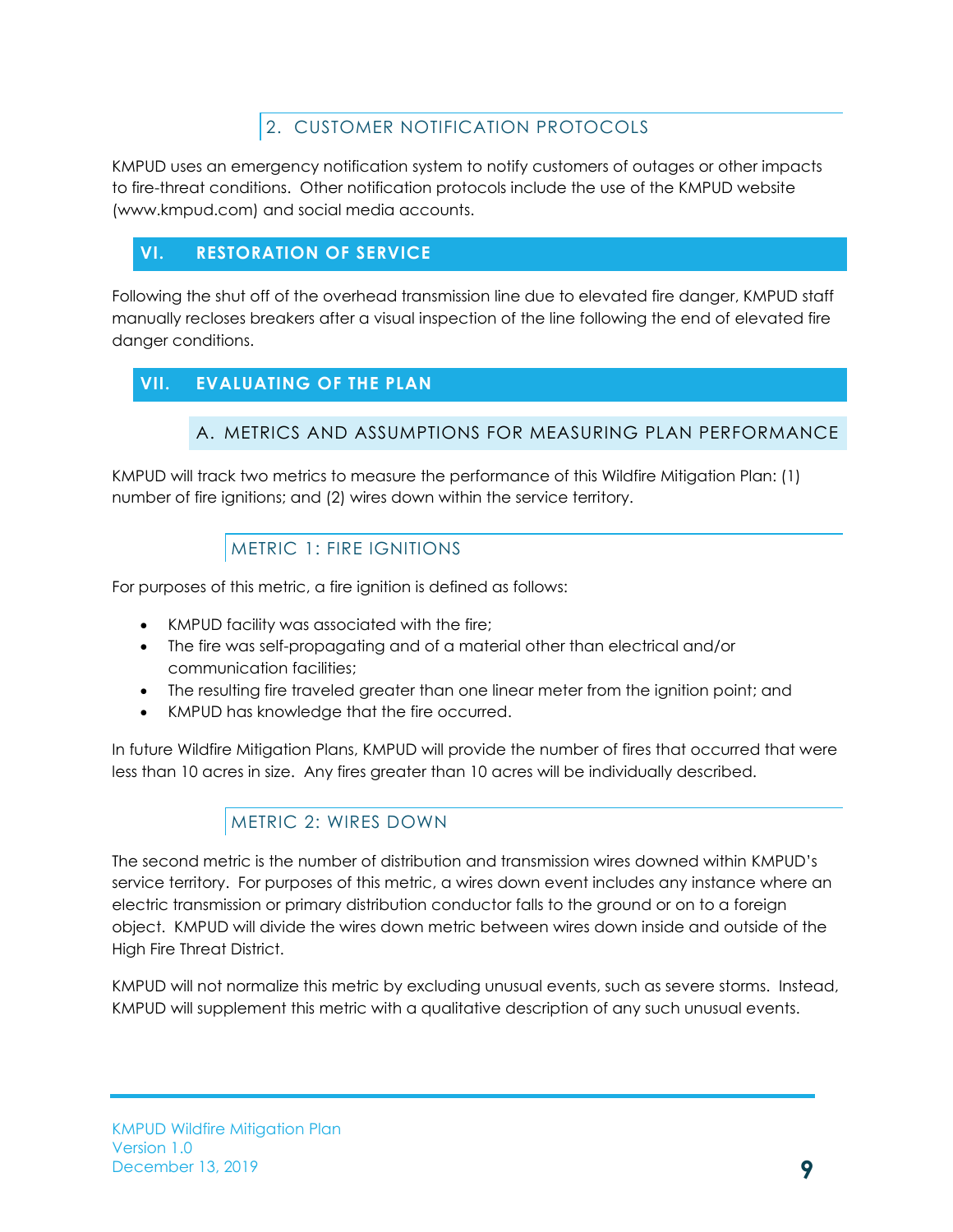# B. IMPACT OF METRICS ON PLAN

<span id="page-12-0"></span>In the initial years, KMPUD anticipates that there will be relatively limited data gathered through these metrics. However, as the data collection history becomes more robust, KMPUD will be able to identify areas of its operations and service territory that are disproportionately impacted. KMPUD will then evaluate potential improvements to the plan.

# C. MONITORING AND AUDITING THE PLAN

<span id="page-12-1"></span>This Wildfire Mitigation Plan will be presented to the KMPUD Board of Directors on an annual basis. Additionally, a qualified independent evaluator will present a report on this plan to the KMPUD Board of Directors.

#### D. IDENTIFYING AND CORRECTING DEFICIENCIES IN THE PLAN

<span id="page-12-2"></span>The KMPUD Wildfire Mitigation Plan will be internally audited for completeness and effectiveness annually in preparation for the presentation to the KMPUD Board of Directors. Additionally, a third-party auditor will review the plan and provide feedback to KMPUD staff and Board of Directors as described in VIII.C. Findings from the above audits will be recorded by KMPUD's Operations Manager and appropriate corrections to the Wildfire Mitigation Plan will be made.

#### E. MONITORING THE EFFECTIVENESS OF INSPECTIONS

<span id="page-12-3"></span>KMPUD utilizes the services of a Registered Professional Forester (RPF) to identify and mark hazard trees. Staff will be present during the annual inspection by the RPF. Results of the RPF's annual inspection will be submitted to the USFS as part of the KMPUD Vegetation Management Plan and permit. In addition, KMPUD Staff performs patrols and inspections referencing GO 165 as a guideline. The purpose of these inspections is to identify system issues and deficiencies. The results of these patrols and the associated corrective action are recorded. The findings of these patrols together with any trending provided by the metrics tracked in VIII.A of this plan will provide evidence of the effectiveness of the KMPUD Wildfire Mitigation plan.